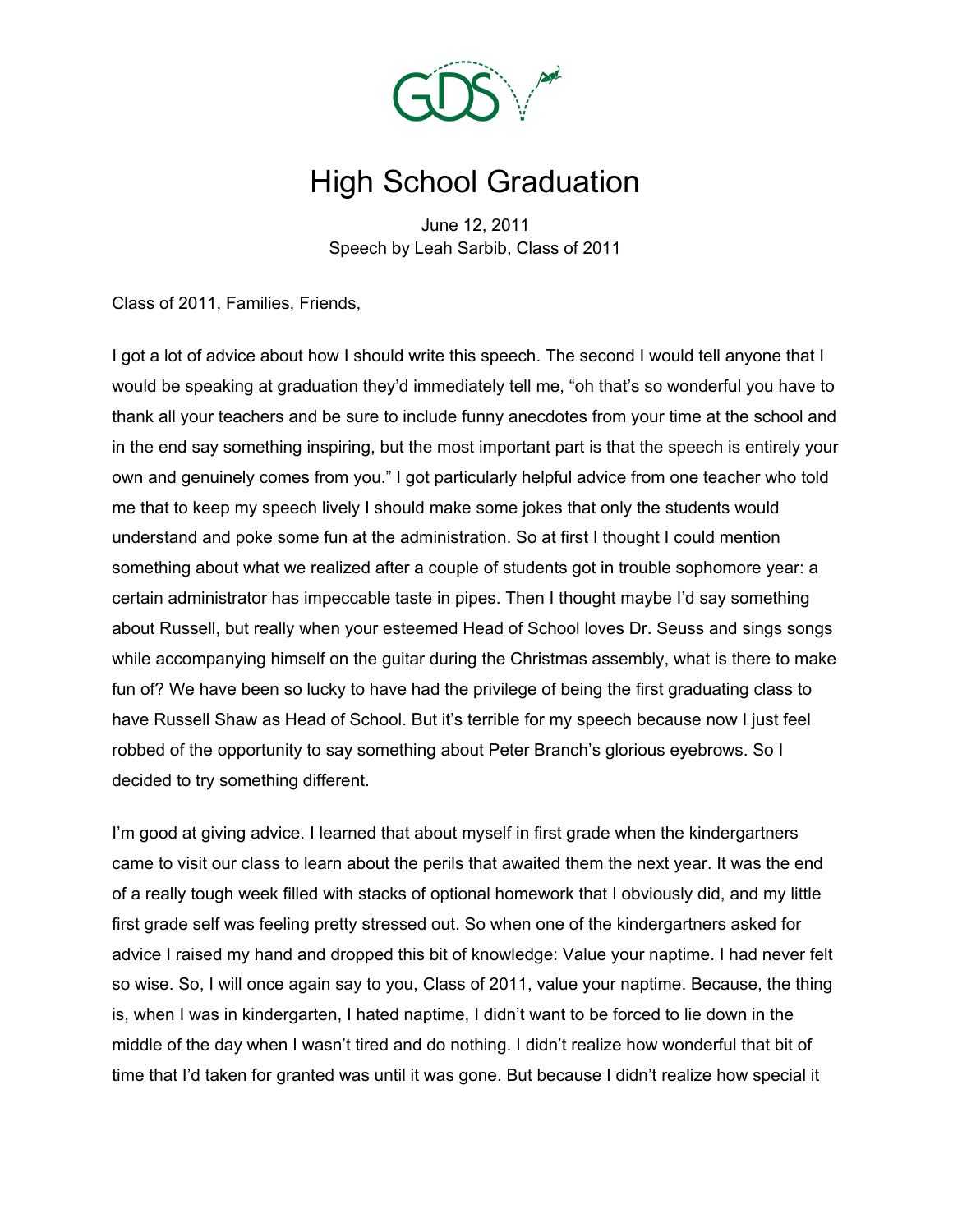was until it was too late, I did nothing to preserve my nap time, I didn't even fall asleep in class or during lunch time! I know that many of you are ready to leave. You're all antsy right now because you just want to snatch your diplomas and get out of high school. But GDS is a truly special place and it would be terrible to make the same mistake I made in kindergarten.

Here's an example of what I mean about what a special place GDS is: I have been a vegetarian for nine years now. Sharing this fact about myself elicits a wide variety of responses. When I would tell people at my summer camp, they'd be impressed by my will power. When I did a home-stay program in Spain, they couldn't understand why I didn't eat meat and kept trying to sneak it into my food. GDS students, without fail, always ask me the same question when they learn I'm a vegetarian: Do you eat animal crackers? This from what is supposed to be a group of some of the best-educated kids in the DC area. I know. When people began asking me this question in sixth grade I thought it was monumentally stupid, but the more often people asked me the more I came to realize what an unconventionally insightful question it was. Technically, a vegetarian is a person who does not eat animals and animal crackers are, in a way, animals. By asking this question, the GDS student challenges the preconceived notion of what a vegetarian is without assuming that he or she knows the answer. Only at GDS could a layered dough treat shaped like a lion inadvertently induce a heated argument about the meaning of words. And at another school, maybe a Quaker one down the road, I wonder if they'd have the sense of humor to ask.

Okay, now I'm going to shift paradigms a bit, that okay with you, Bobby? A work that I think truly epitomizes our grade at the moment, in all its delicacies and complexities, is one of the most heart-wrenching, thought-provoking movies of our generation: "Toy Story 3." For those of you who don't know, in the latest—the last—installment of the "Toy Story" series, Andy, the boy who owns all the toys, is going away to college. At the end of the movie, Andy decides to give his toys to his three-year-old neighbor. Andy cared for, taught, and helped these toys through three feature films and for those of you sitting in front of me—through our childhoods. So when I was watching the movie I had trouble understanding why he decides to give the toys away. It just felt so unfair that the toys must separate from the boy they love who has always been a part of their lives. But I realize now that what made the "Toy Story" movies so special was the adventures that the toys had together, and the bonds the toys formed with one another. Andy made those adventures possible by bringing all the toys together and teaching them everything they know.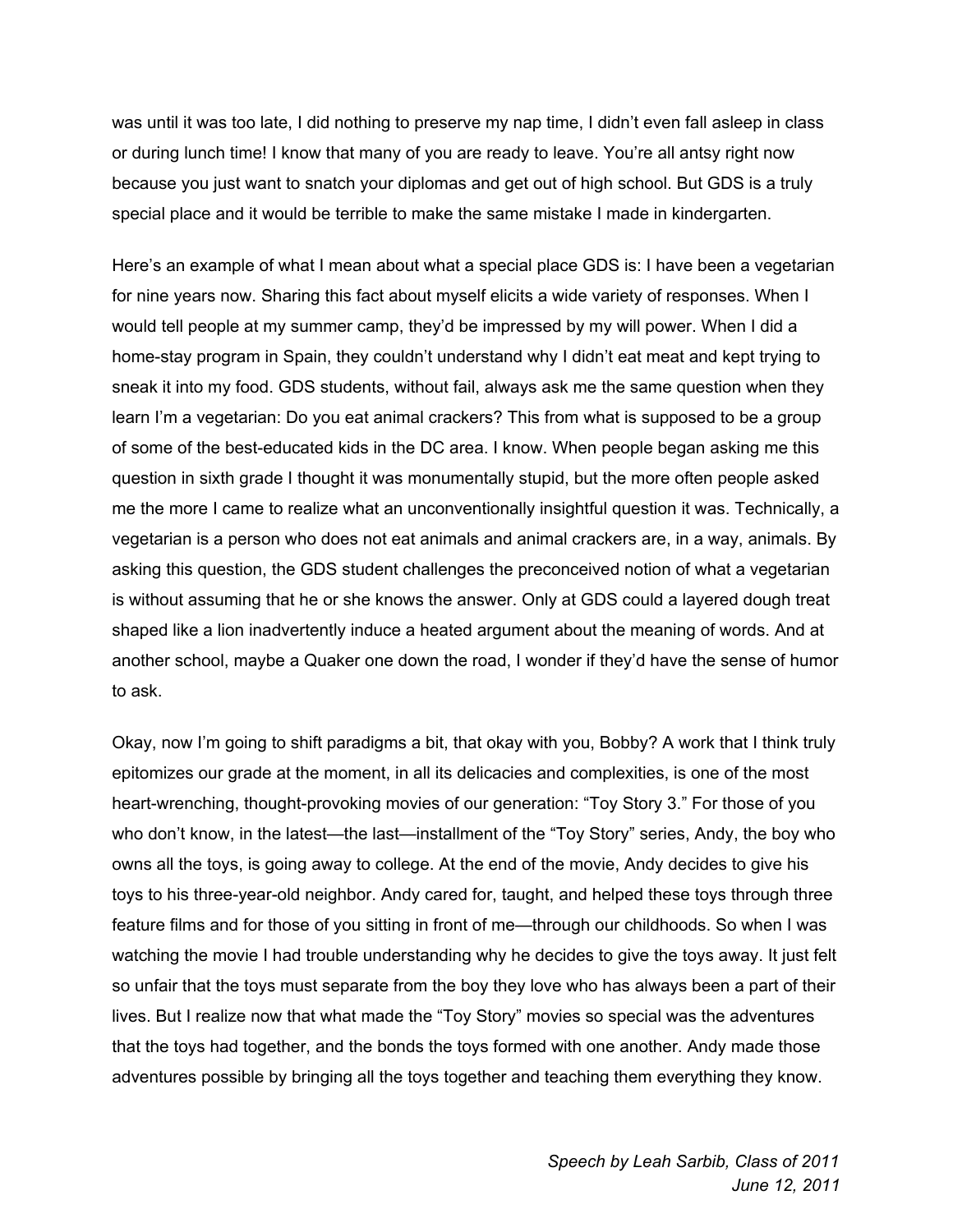But after some time, it's just not right for the toys to stay with Andy, they have to venture out on their own. And though they'll never return back to Andy, though we'll probably never all be in the same place at the same time again, the toys will always have their friendships with one another, if they choose to preserve them. And no matter what, any time Woody looks on the underside of his boot, the name Andy will still be sketched there, not perfect with its backwards N and oversized D, but indelible.

Still, we will never exactly be able to return to how things are now. Our friends will move away, our teachers will think we're lame if we come back to visit before Thanksgiving break, and we will leave the homes we grew up in. In that way, for some of us graduation is a bit like dying. But, to quote the second greatest headmaster ever (after Russell, of course), Dumbledore says, "after all, to the well-organized mind, death is but the next great adventure." And GDS has certainly prepared us well for that adventure.

In fact, Russell asked us what we were going to take away with us from GDS. It's quite a daunting question, but, Russell, I'll try to answer it. What will I take from GDS? I will take my diploma, if all goes according to plan. I'll take *The Things They Carried*, a great book from a great English class. I'll take the scar on my knee from when I tripped during run-in. I'll take an extensive understanding of the perpendicular postulate. I'll take 4:00 AM conversations about the benefits of seizing the moment because you can sleep when you're dead. I'll take the memory of the first time I cursed, after a heated argument in fifth grade about Molly Pitcher and feminism in history. I'll take the knowledge of how not to walk like a victim. I'll take the bit of white cloth from when Aliza got married to Alexa Cerf's big toe. I'll take a tiny blue alarm clock. I'll take the erasers I got as bonuses from Anthony in third grade. I'll take a love for theater, and an answer to the question: "what show, what show?" I'll take my animal crackers (I do eat them). I'll take my sense of right and wrong, tried and tested by the current events forum. I'll take most of what I am and a lot of what I will become. I'll take great friendships and I won't let them go. Because what you take is not nearly as important as what you keep. As cheesy as it is, I want to let you all know that I'm glad to have grown up with you and nothing I can say in this speech can possibly do justice to this exceptional school, the incomparable Class of 2011 and the people who have helped shape who I am. And even though some friendships may fade and one or two of us might forget the words to "Passover All Our Houses," Russell, each one of us will take the indelible name, scrawled with care in black sharpie on the underside of our boot. So, Class of